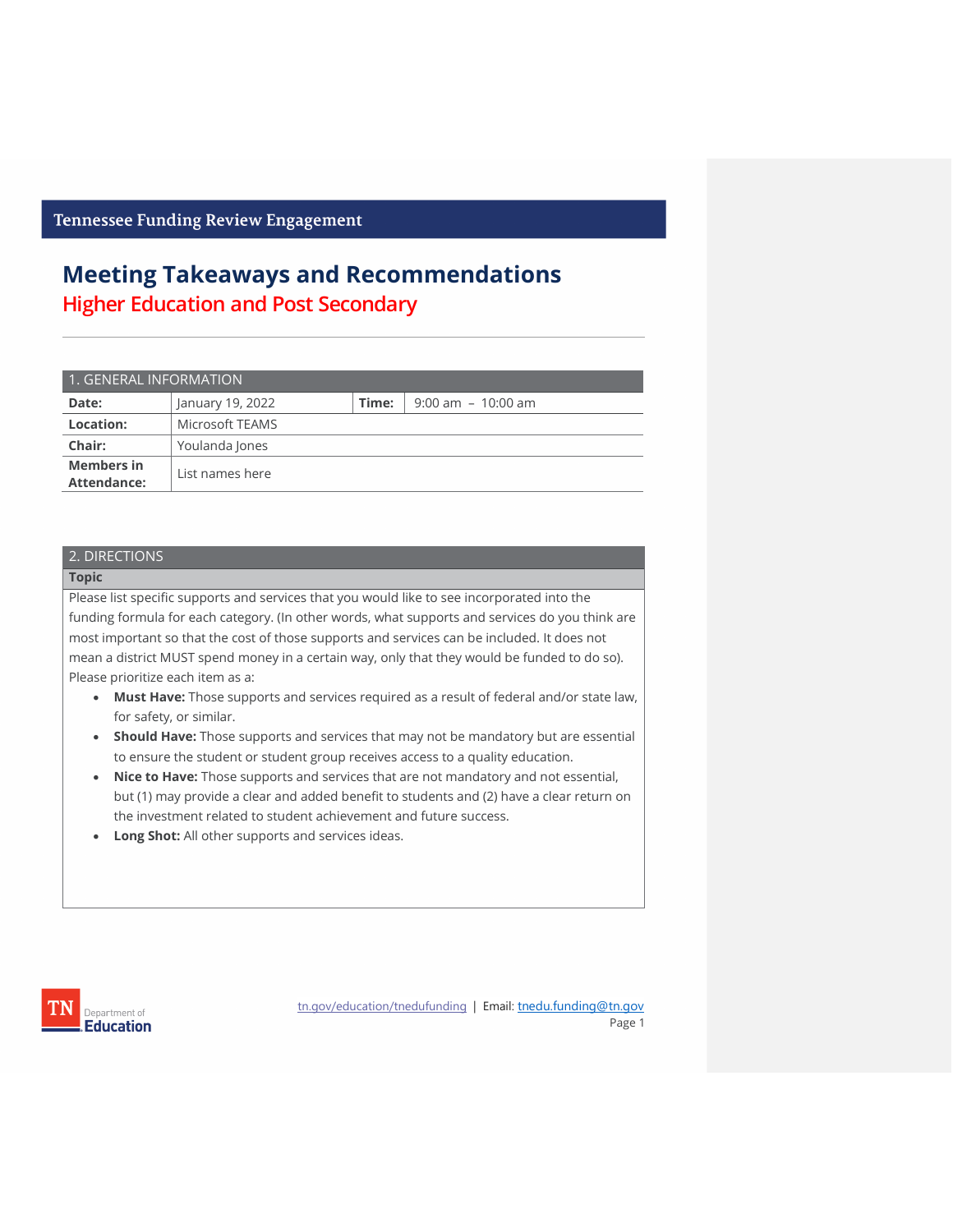### **Subcommittee Supports and Services Prioritization**

|             | <b>SUBCOMMITTEE FEEDBACK AND REFLECTIONS</b>                                             |                                                                                                          |
|-------------|------------------------------------------------------------------------------------------|----------------------------------------------------------------------------------------------------------|
| <b>BASE</b> | *This is not meant to be an exhaustive list: Not the only things that                    |                                                                                                          |
|             | should be supported in base                                                              |                                                                                                          |
|             | <b>Must Have: At a minimum</b><br>$\bullet$                                              |                                                                                                          |
|             | Ratio for school counselors should be no less than national average of<br>$\bullet$      |                                                                                                          |
|             | 1:250 with a goal of 1-100                                                               | <b>Commented [CP1]:</b> Should be no less than the                                                       |
|             | Students should have more time building basic skill sets. Example: tutoring<br>$\bullet$ | national average of 1:250 with a goal of 1:100                                                           |
|             | Remediation challenges addressed prior to post secondary,<br>$\bullet$                   |                                                                                                          |
|             | Social workers should be included in base<br>$\bullet$                                   | <b>Commented [le2]:</b> The national recommendation for                                                  |
|             | Students at all levels have access to High Quality Material(curriculum)<br>$\bullet$     | school social workers is also 1:250. We may want to                                                      |
|             | High risk counties should have a reduced ratio of counselors to<br>$\bullet$             | specify a ratio. Currently the TN BEP funds school<br>social workers at a ratio of 1:2000. School social |
|             | students(1-100)                                                                          | workers would fulfill the "case manger" role that I                                                      |
|             | Adequate training for all school counselors(including career counselors)<br>$\bullet$    | keep hearing in the feedback.                                                                            |
|             | to ensure that every high school has a highly qualified counselor                        | <b>Commented [CP3]: I thought the career counselors</b>                                                  |
|             | Middle school career exploration opportunities for all students<br>$\bullet$             | were different from the school counselors(?) if so,                                                      |
|             | Base should reflect an overall increase in recurring funding in the<br>$\bullet$         | do we want to add a target ratio here as well?                                                           |
|             | formula                                                                                  |                                                                                                          |
|             | Base should be high enough to result in an overall increase for all<br>$\bullet$         |                                                                                                          |
|             | districts and students with greater needs                                                |                                                                                                          |
|             | Recurring per pupil education funding through the formula should put<br>$\bullet$        |                                                                                                          |
|             |                                                                                          |                                                                                                          |
|             | Tennessee at or above the national average for financially supporting                    |                                                                                                          |
|             | education                                                                                |                                                                                                          |
|             | Should Have: provide additional exposure and opportunities for EPSO<br>$\bullet$         |                                                                                                          |
|             | and CTE                                                                                  |                                                                                                          |
|             | Should be pegged to inflation;<br>$\bullet$                                              |                                                                                                          |
|             | Technology support for all students to increase learning capacity<br>$\bullet$           |                                                                                                          |
|             | Nice to Have:<br>$\bullet$                                                               |                                                                                                          |
|             | High school student should have the opportunity for work based<br>$\bullet$              |                                                                                                          |
|             | experiences and to have this count as part of their curriculum                           |                                                                                                          |
|             | Long Shot: remove limits on number of opportunities for EPSO and CTE<br>$\bullet$        |                                                                                                          |
|             | exposure                                                                                 |                                                                                                          |
|             | Students should be able to get TCAT diplomas while still in high school<br>$\bullet$     | <b>Commented [RD4]:</b> The more I think about what                                                      |

Claude suggested here, the more I like it. The barriers seems to be financial rather than philosophical, and if there were ever a time to go on record with this 'long shot,' it is now.



[tn.gov/education/tnedufunding](about:blank) | Email: tnedu.funding@tn.gov Page 2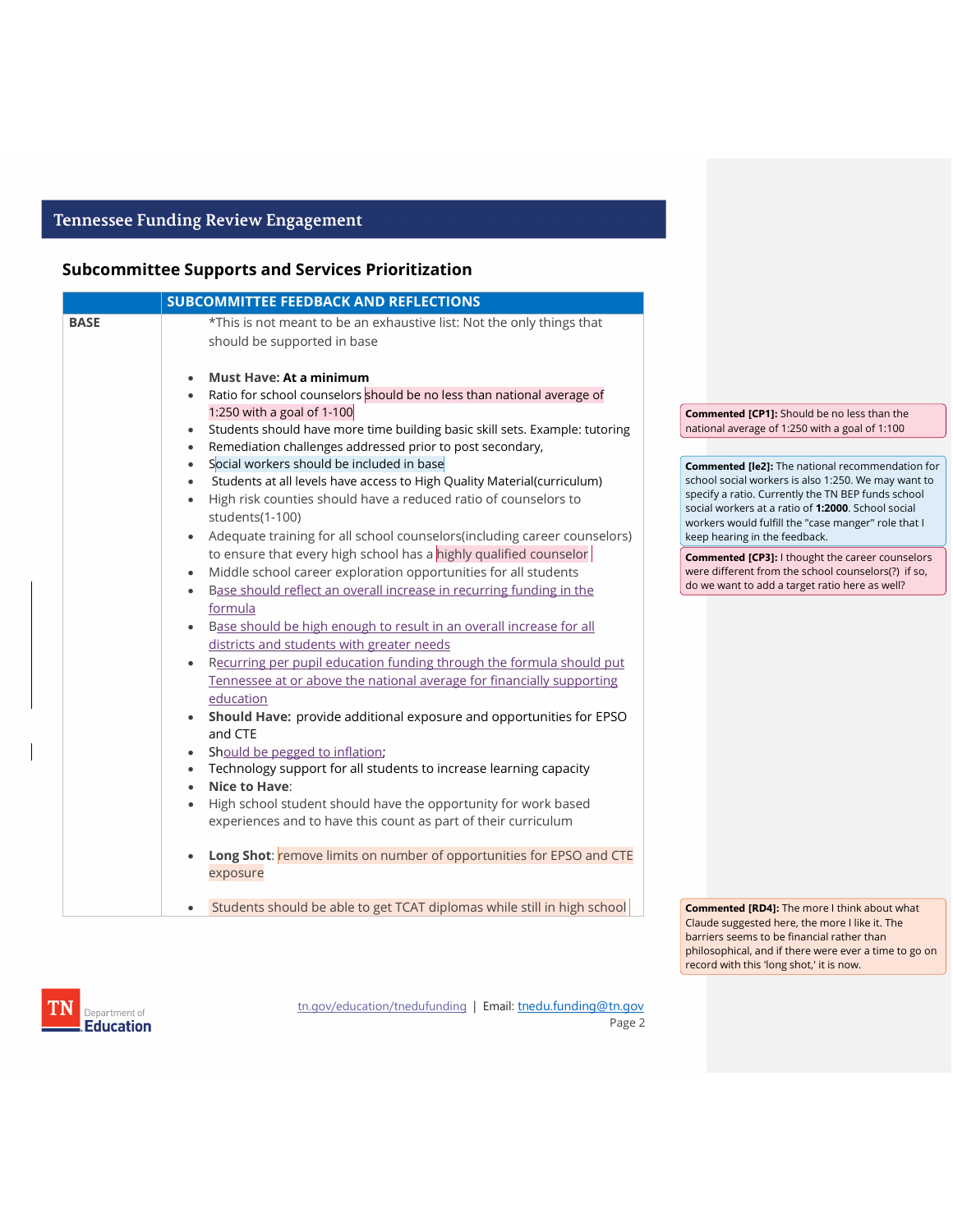| <b>WEIGHT</b>   | <b>Must Have:</b>                                                              |                                                                                                               |
|-----------------|--------------------------------------------------------------------------------|---------------------------------------------------------------------------------------------------------------|
|                 | <b>Economically disadvantaged</b>                                              |                                                                                                               |
|                 | <b>English Learner</b>                                                         |                                                                                                               |
|                 | Tiered Special Education weight (which includes gifted students per            |                                                                                                               |
|                 | Tennessee policy)                                                              |                                                                                                               |
|                 | Sparsity                                                                       | <b>Commented [DM5]:</b> As a note, a sparsity weight,                                                         |
|                 | <b>Concentrated Poverty</b>                                                    | defined as the number of students per square mile                                                             |
|                 | Charter                                                                        | in a district, would account for the needs of rural                                                           |
|                 | Concentration of Poverty Students with Disabilities and Gifted Students        | communities that experience geographic spread<br>and/or isolation and many associated challenges.             |
|                 | (to include tiers based on the cost to provide services) English Learners      |                                                                                                               |
|                 | (to include tiers based on English proficiency) Dyslexia, Rural                | <b>Commented [CP6]:</b> Were we going to add something                                                        |
|                 | <b>Should Have:</b>                                                            | about persons of color?                                                                                       |
|                 | <b>Nice to Have:</b>                                                           |                                                                                                               |
|                 | Long Shot:                                                                     |                                                                                                               |
| <b>DIRECT</b>   | <b>Must Have:</b><br>$\bullet$                                                 |                                                                                                               |
| <b>FUNDING</b>  | High dosage low ratio tutoring K-12(emphasis on 3rd and 4 <sup>th</sup> grade) |                                                                                                               |
|                 | Example: TN ALL Corps                                                          |                                                                                                               |
|                 | <b>Innovative High School models</b>                                           |                                                                                                               |
|                 | Career and technical education                                                 |                                                                                                               |
|                 | Consolidated health                                                            |                                                                                                               |
|                 | Early Postsecondary Opportunity (EPSO) Completion                              |                                                                                                               |
|                 | Earning Industry Certificates or Certifications                                |                                                                                                               |
|                 | Work-based Learning Completion Metric                                          |                                                                                                               |
|                 | Reading proficiency (multiple ideas on measurement)                            | <b>Commented [le7]:</b> Within the gifted student                                                             |
|                 |                                                                                | identification, the state needs to increase                                                                   |
|                 | <b>Should Have:</b>                                                            | efforts/training re. identifying students of color, ED                                                        |
|                 | AP Course Completion and/or Passing                                            | students, and ELL students. These groups are                                                                  |
|                 | Differentiated compensation support                                            | typically underrepresented.                                                                                   |
|                 | Nice to Have: <b>Funds to address dyslexia and gifted student</b>              | <b>Commented [le8R7]:</b> This may be an outcome based                                                        |
|                 | identification                                                                 | measure but training and support for gifted/DEC<br>teachers is a funding concern.                             |
|                 | <b>Long Shot</b>                                                               |                                                                                                               |
| <b>OUTCOMES</b> | <b>Must Have:</b>                                                              | <b>Commented [RD9R7]:</b> Agreed, many districts do not<br>have the resources to support gifted students, and |
|                 | Transparency: Improved school and district-level spending information          | any formula should provide for and recognize that                                                             |
|                 | that separate state, local, and federal funding to understand more             | need.                                                                                                         |
|                 | about how funding reaches students. Reporting that connects spending           | <b>Commented [DM10]:</b> Just a note on this section -                                                        |
|                 | to student needs and what works - specifically, publicly available             | considering outcomes and transparent reporting of                                                             |
|                 | information on student demographic data, student achievement data,             | expenditures go hand in-hand. Transparent                                                                     |
|                 | and data on how schools are investing in key resources such as college         | reporting allows us to understand how dollars                                                                 |
|                 | and career preparation coursework, high-quality teachers, etc to               | actually reach districts and schools to support<br>students.                                                  |
|                 | understand how resources are serving students. These data should be            |                                                                                                               |
|                 | available side-by-side, and comparable across similar schools and              | <b>Commented [RD11R10]: I concur, transparency is</b><br>imperative.                                          |
|                 | districts. Additionally, an annual analysis of spending patterns to            |                                                                                                               |
|                 |                                                                                | Formatted: Font: Bold                                                                                         |

Department of

[tn.gov/education/tnedufunding](about:blank) | Email: tnedu.funding@tn.gov

Page 3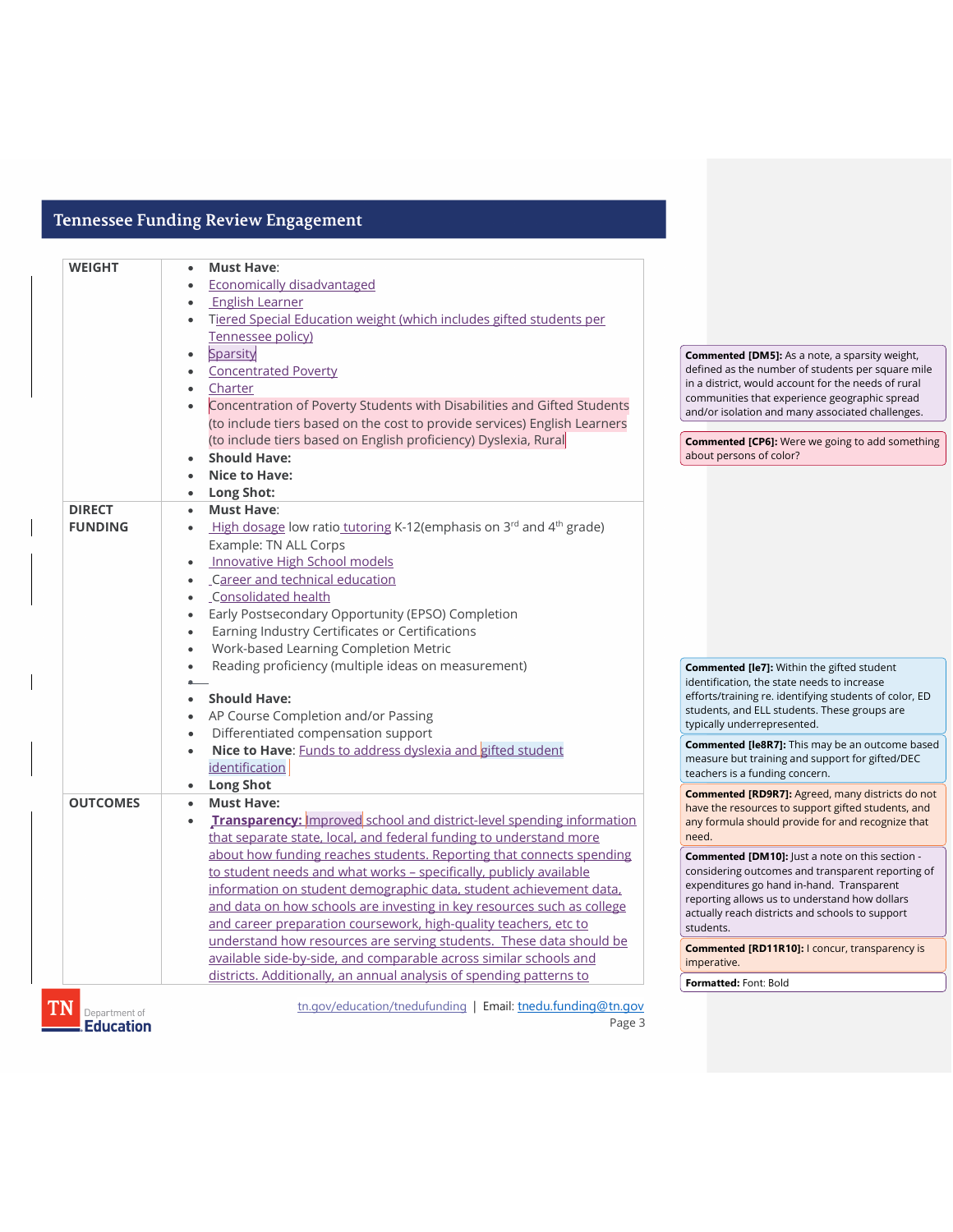| understand how the formula is targeting funding towards high-need       |
|-------------------------------------------------------------------------|
| districts and schools. The state should support and coordinate district |
| capacity to do additional analytical and reporting that better connects |
| spending trends with their impact on student learning.                  |
| • Performance Funding; If including performance funding, the Ready      |
| Graduate measure should be used which incorporates many of the          |
| indicators on the slide from the previous meeting and is an established |
| state indicator of college and career readiness. The performance        |
| funding should incentivize closing achievement gaps, funding should be  |
| awarded based on growth over time, and there should be an annual        |
| review of the impact of performance funding.                            |
| Post-secondary credential Milestones: In addition to closing            |
| achievement gaps, a focus on post-secondary milestones to provide       |
| every student the opportunity to earn a post-secondary credential is    |
| critical (e.g. FAFSA completion).                                       |
|                                                                         |
| <b>Should Have:</b>                                                     |
| Nice to Have:                                                           |
| Long Shot:                                                              |

• **Long Shot:**

### **Subcommittee Policy Reflections and Feedback**

| <b>Policy Idea</b>    | <b>Subcommittee Feedback</b>                                                                                                                                                                                                                                                                                                                                                                                                                                                               |
|-----------------------|--------------------------------------------------------------------------------------------------------------------------------------------------------------------------------------------------------------------------------------------------------------------------------------------------------------------------------------------------------------------------------------------------------------------------------------------------------------------------------------------|
| <b>Reporting</b>      | Investments should be reported at multiple levels – including the district and<br>school level - so that all stakeholders know what resources students are<br>receiving. The state should also provide training and support to districts to<br>review, assess, and report data on the connection between education<br>investments and improvements in learning. There should be regular review of<br>how the new formula is resulting in more resources for students with higher<br>needs. |
| Local<br>contribution | 1) Move to an absolute fiscal capacity approach so that local communities know<br>exactly what they should support; 2) Move to a single, district-level local capacity<br>calculation                                                                                                                                                                                                                                                                                                      |
| <b>Policy</b>         | Content                                                                                                                                                                                                                                                                                                                                                                                                                                                                                    |
| <b>Policy</b>         | Content                                                                                                                                                                                                                                                                                                                                                                                                                                                                                    |



[tn.gov/education/tnedufunding](about:blank) | Email: tnedu.funding@tn.gov Page 4

#### **Formatted:** Font: Bold

**Commented [DM12]:** As a note, a single, clearer measure may better focus potential performance funding and be more transparent. This measure has also been listed numerous times in public comment that we reviewed.

**Commented [RD13R12]:** David, I agree and if this metric already has resonance with districts, the public, and policymakers, then it makes sense to focus on it rather than trying to develop new metrics.

**Commented [KD14]:** Thoughts on this addition to outcomes?